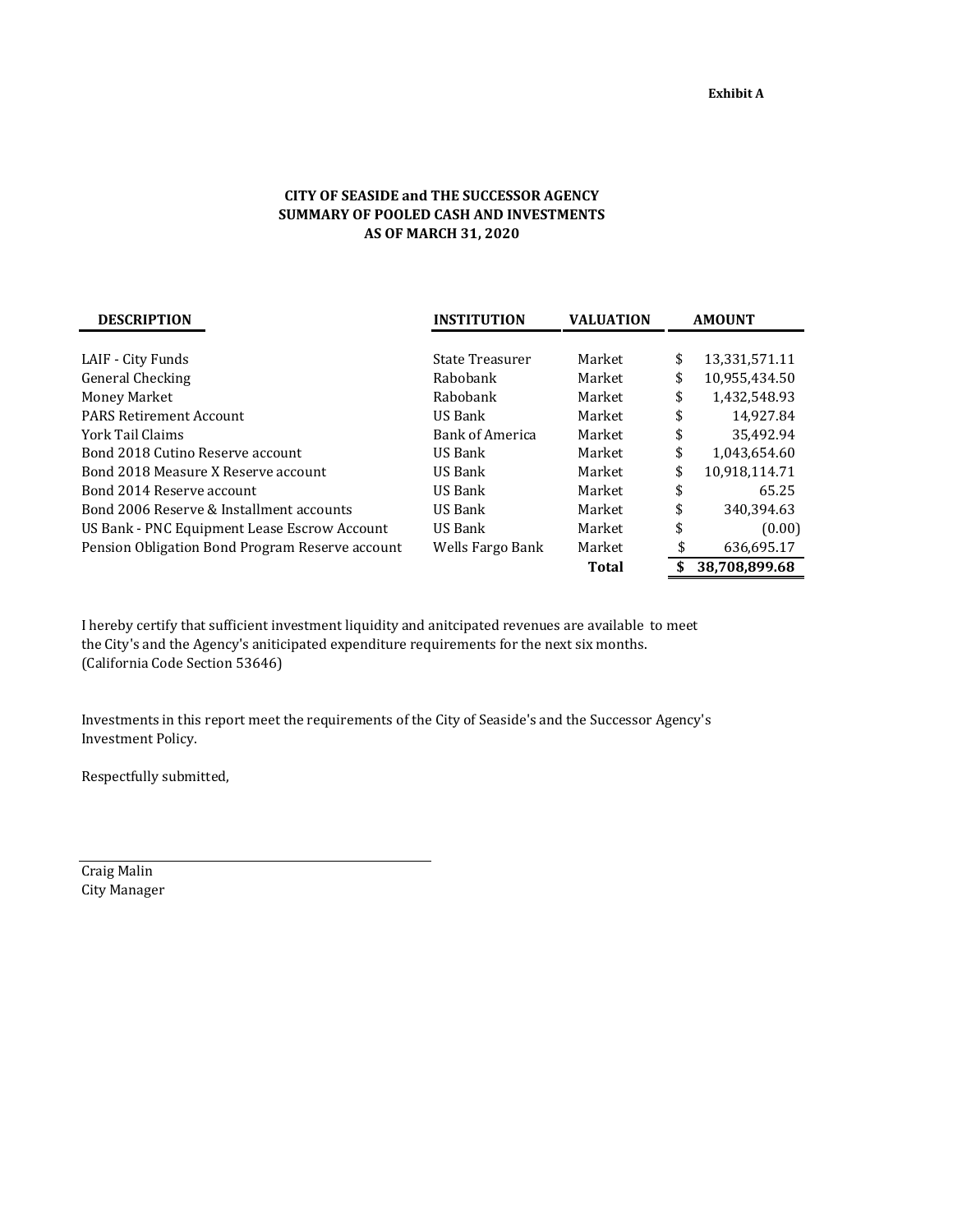## **CITY OF SEASIDE and THE SUCCESSOR AGENCY SUMMARY OF POOLED CASH AND INVESTMENTS AS OF MARCH 31, 2020**

|                                                                 |          | <b>Book</b>   | % of     | Market        |
|-----------------------------------------------------------------|----------|---------------|----------|---------------|
|                                                                 | Yield    | Value         | Total    | Value         |
|                                                                 |          |               |          |               |
| Investments                                                     |          |               |          |               |
| State Treasurer LAIF - City Account                             | 1.15%    | 13,331,571.11 | 34.44%   | 13,331,571.11 |
| <b>Checking Account</b>                                         |          |               |          |               |
| Rabobank - General Checking                                     | $0.00\%$ | 10,955,434.50 | 28.30%   | 10,955,434.50 |
| Rabobank - Money Market                                         | 0.04%    | 1,432,548.93  | 3.70%    | 1,432,548.93  |
| <b>PARS Retirement Account</b>                                  | 0.50%    | 14,927.84     | 0.04%    | 14,927.84     |
| Bank of America-York Checking                                   | $0.00\%$ | 35,492.94     | 0.09%    | 35,492.94     |
| US Bank - Cutino Revenue 2018 Bonds                             |          |               |          |               |
| Installment Payment, Reserve                                    | 0.12%    | 1,043,654.60  | 2.70%    | 1,043,654.60  |
| US Bank - Measure X Revenue 2018 Bonds                          |          |               |          |               |
| Installment Payment, Reserve                                    | 0.07%    | 10,918,114.71 | 28.21%   | 10,918,114.71 |
| US Bank - Redevelopment Agency Merged Area Refunding 2014 Bonds |          |               |          |               |
| Installment Payment, Reserve                                    | 0.67%    | 65.25         | $0.00\%$ | 65.25         |
| US Bank - Golf Course 2006 Bonds                                |          |               |          |               |
| Installment Payment, Reserve                                    | 0.08%    | 340,394.63    | 0.88%    | 340,394.63    |
| US Bank - PNC Equipment Lease Escrow Account                    | 0.10%    | (0.00)        | 0.00%    | (0.00)        |
| <b>Wells Fargo Bank</b>                                         |          |               |          |               |
| Pension Obligation Bond Program Reserve Account                 | 0.58%    | 636,695.17    | 1.64%    | 636,695.17    |
| <b>Total Cash and Investments</b>                               |          | 38,708,899.68 | 100.00%  | 38,708,899.68 |
|                                                                 |          |               |          |               |